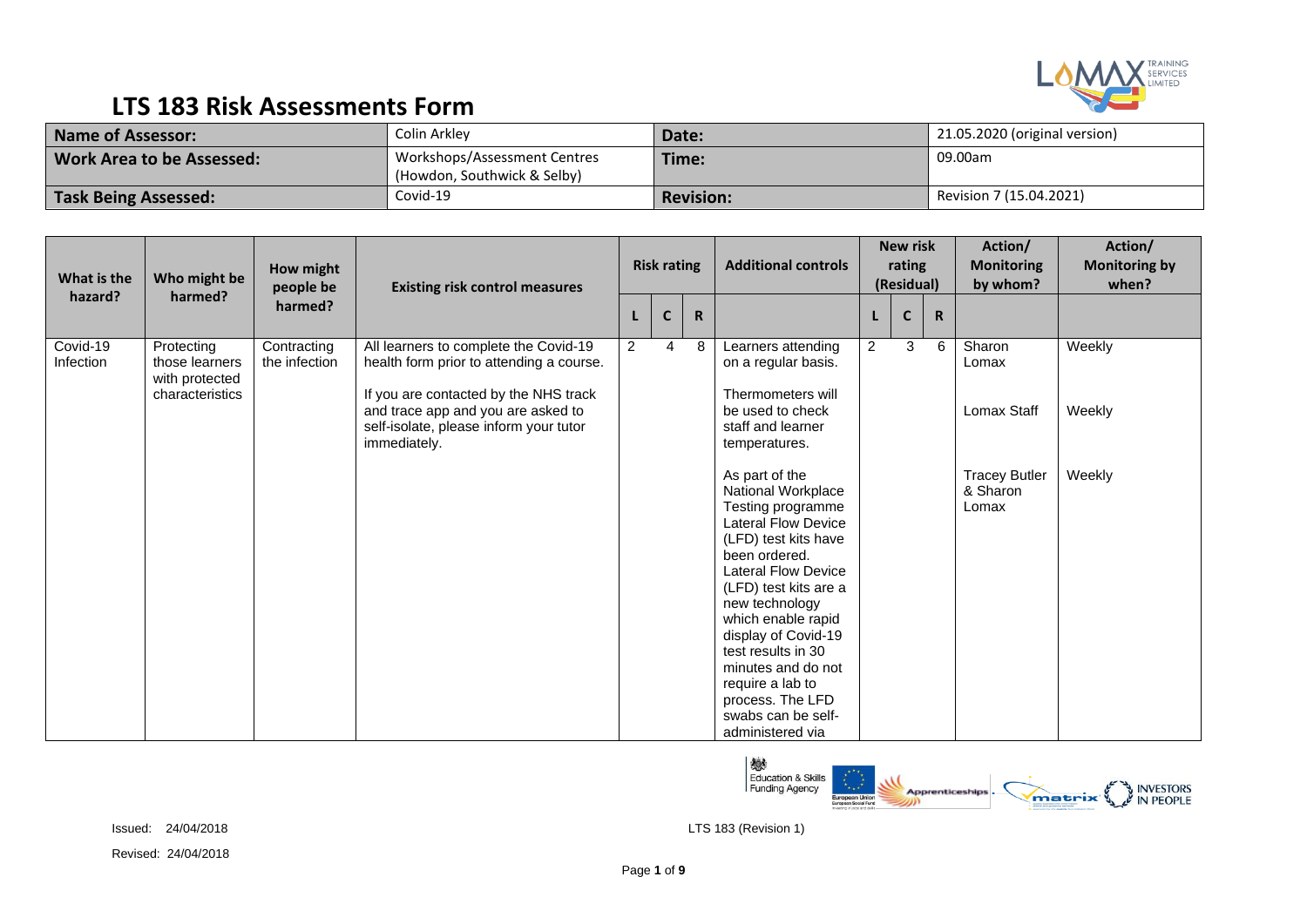

|                                |                                                   |                                             |                                                                                                                                                                                                                                                                                                                                                                                                                                         |                |                     |        | nasal and throat<br>swabs but must be<br>processed by a<br>trained staff<br>member. The tests<br>will be available<br>once staff training<br>has been<br>completed. |                                  |                     |        |                                      |                    |
|--------------------------------|---------------------------------------------------|---------------------------------------------|-----------------------------------------------------------------------------------------------------------------------------------------------------------------------------------------------------------------------------------------------------------------------------------------------------------------------------------------------------------------------------------------------------------------------------------------|----------------|---------------------|--------|---------------------------------------------------------------------------------------------------------------------------------------------------------------------|----------------------------------|---------------------|--------|--------------------------------------|--------------------|
| Social<br>Distancing<br>Social | Learners,<br>Trainers &<br>Assessors<br>Learners, | Contracting<br>the infection<br>Contracting | Ensuring that learners and trainers<br>remain at least 2m apart at all times.<br>This includes:<br>Workshops/Assessment<br>$\bullet$<br>Centre<br>Canteen<br>Reception<br>Corridors<br>Assessment Centres, only one<br>assessor and up to 4 candidates will be<br>permitted in to the centre.<br>Reduce the amount of visits to other<br>workshops or classrooms.<br>Reduce the need to visit other areas of<br>the site i.e. workshops | 2<br>2         | $\overline{4}$<br>4 | 8<br>8 | One way system in<br>and out of the<br>workshops if<br>possible.                                                                                                    | $\overline{2}$<br>$\overline{2}$ | 3 <sup>1</sup><br>3 | 6<br>6 | Trainers &<br>Learners<br>Trainers & | Ongoing<br>Ongoing |
| Distancing<br>(Cont)           | Trainers &<br>Assessors                           | the infection                               | Only use one area/work bay.<br>Reduce contact with as many<br>learners/staff as possible.                                                                                                                                                                                                                                                                                                                                               |                |                     |        |                                                                                                                                                                     |                                  |                     |        | Learners                             |                    |
| Coming to                      | Learners,                                         | Contracting                                 | If the class size is large, the arrival and                                                                                                                                                                                                                                                                                                                                                                                             | $\overline{2}$ | $\overline{4}$      | 8      | Class sizes                                                                                                                                                         | 2                                | 3                   | 6      | Mangers &                            | Ongoing            |

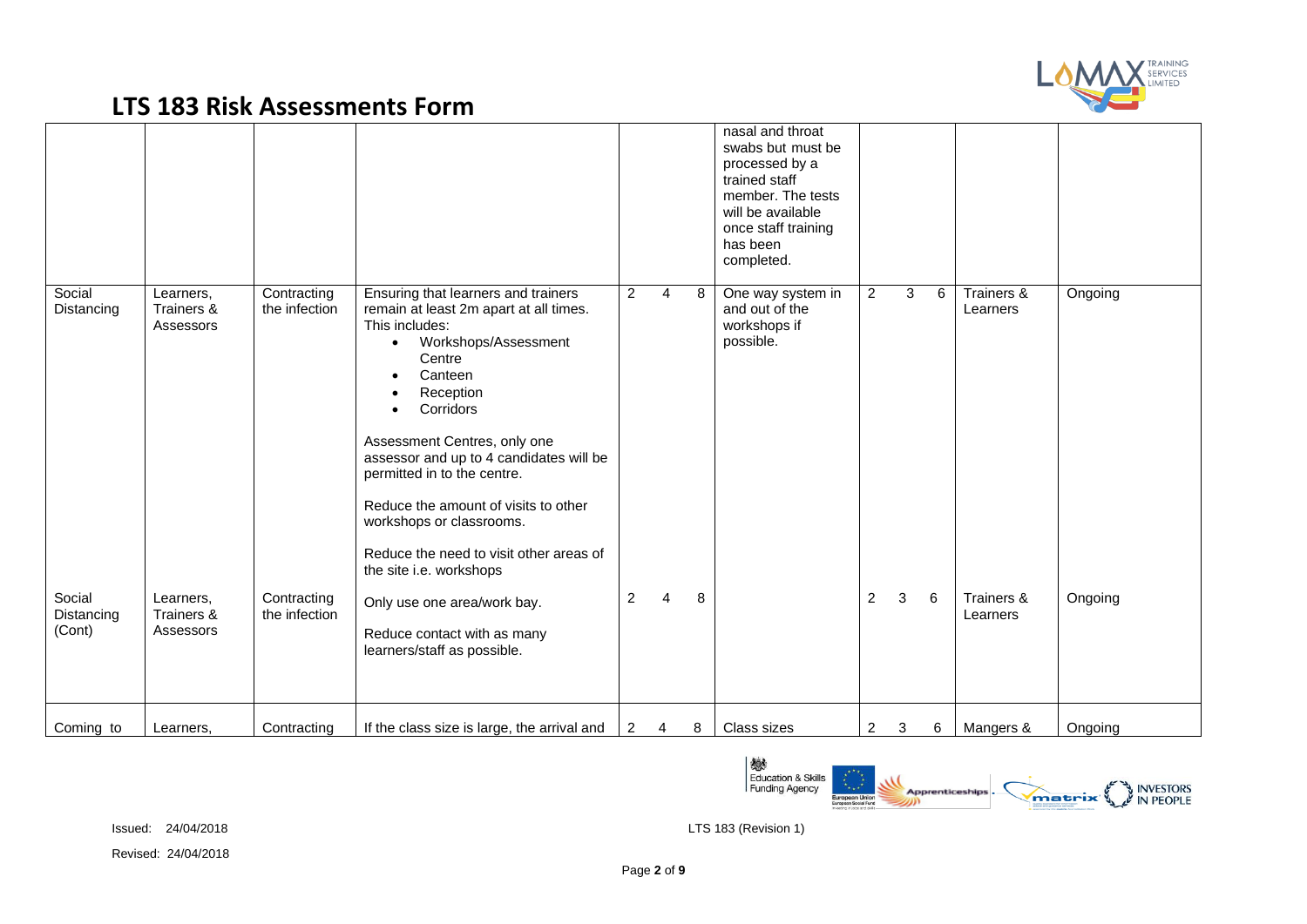

| Lomax<br>workshops<br>or<br>Assessment<br>Centre | Trainers &<br>Assessors              | the infection                | leaving times will be staggered or the<br>class split in to separate groups to<br>avoid congestion.                                                                                                                             |                |          |   | maintained as per<br>classroom risk<br>assessment. |                |   |   | Trainer                |         |
|--------------------------------------------------|--------------------------------------|------------------------------|---------------------------------------------------------------------------------------------------------------------------------------------------------------------------------------------------------------------------------|----------------|----------|---|----------------------------------------------------|----------------|---|---|------------------------|---------|
| Workplace<br>and<br>Workstations                 | Learners,<br>Trainers &<br>Assessors | Contracting<br>the infection | Face masks or visors must be worn<br>when working in all workshop areas.<br>Use floor tape to mark areas to help<br>learners to keep to a 2m distance.<br>If learners have to work together, use<br>consistent pairing systems. | $\overline{2}$ | $\Delta$ | 8 |                                                    | $\overline{2}$ | 3 | 6 | Trainers &<br>Learners | Ongoing |
| Meetings                                         | Learners.<br>Trainers &<br>Assessors | Contracting<br>the infection | Use of remote working tools i.e. Zoom.<br>Only if absolutely necessary hold<br>meetings and maintain 2m distancing.<br>During meetings no sharing of<br>equipment i.e. pens<br>Hand sanitiser provided in meeting<br>rooms.     | $\overline{2}$ | $\Delta$ | 8 |                                                    |                |   |   | Trainers &<br>Learners | Ongoing |
| Meetings<br>(Cont)                               | Learners,<br>Trainers &<br>Assessors | Contracting<br>the infection | If possible hold meetings outside of<br>buildings.                                                                                                                                                                              | $\overline{2}$ | 4        | 8 |                                                    |                |   |   | Trainers &<br>Learners | Ongoing |
| Common<br>Areas                                  | Learners,<br>Trainers &<br>Assessors | Contracting<br>the infection | Staggering break times, to reduce the<br>number of learners in canteen area at<br>any one time.                                                                                                                                 | $\overline{2}$ | 4        | 8 | Learner canteen<br>closed.                         | $\overline{2}$ | 3 | 6 | Trainers               | Ongoing |

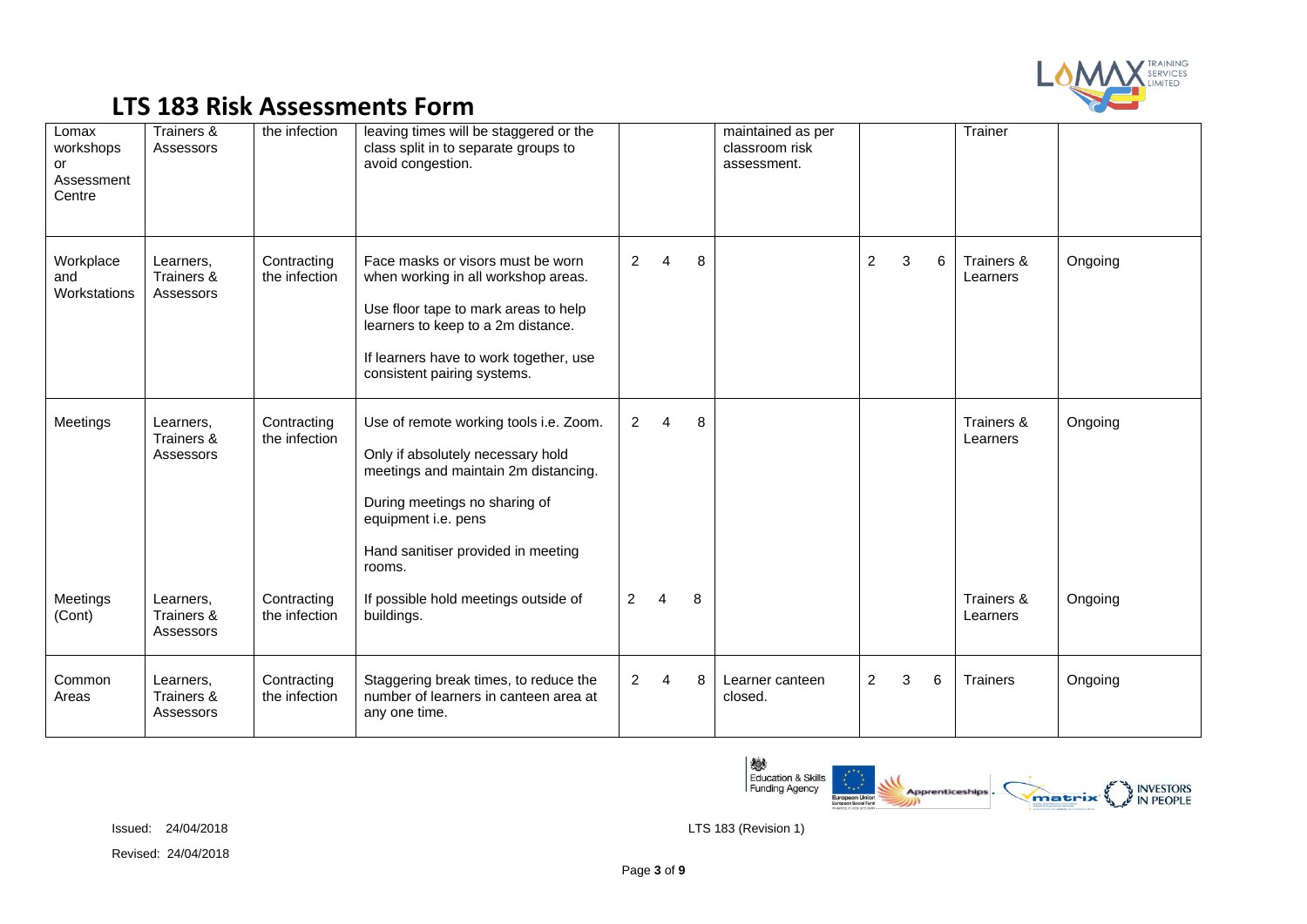

|                                                  |                                      |                              | Use outside areas for breaks.<br>Close the reception area to all but office<br>staff.<br>Encourage learners to store all<br>personal items and clothing in personal<br>storage areas during working hours.                                                       |                |                        |   | Distancing<br>measures in place<br>in the reception<br>area.                                                               |                |                |   |                        |                                   |
|--------------------------------------------------|--------------------------------------|------------------------------|------------------------------------------------------------------------------------------------------------------------------------------------------------------------------------------------------------------------------------------------------------------|----------------|------------------------|---|----------------------------------------------------------------------------------------------------------------------------|----------------|----------------|---|------------------------|-----------------------------------|
| Accidents,<br>Security and<br>Other<br>Incidents | Learners,<br>Trainers &<br>Assessors | Contracting<br>the infection | In an emergency, e.g. accident or fire,<br>people do not have to stay 2m apart if it<br>would be unsafe.<br>Any first aider should pay particular<br>attention to sanitation measures<br>immediately afterwards including<br>washing hands.                      | $\overline{2}$ | $\boldsymbol{\Lambda}$ | 8 | All staff aware of<br>this procedure                                                                                       | $\overline{2}$ | $\overline{4}$ | 8 | <b>First aiders</b>    | If and when an<br>incident occurs |
| Cleaning the<br>Workplace                        | Learners,<br>Trainers &<br>Assessors | Contracting<br>the infection | Frequently open windows and doors to<br>encourage ventilation, where possible.<br>Frequent cleaning of work areas and<br>equipment between usage.<br>Frequent cleaning of object/surfaces<br>that are touched regularly, such as door<br>handles, keyboards etc. | $\overline{2}$ | 4                      | 8 | Learners using one<br>desk and<br>equipments<br>allocated to them.<br>Desk and<br>equipment cleaned<br>by staff & learners | $\overline{2}$ | 3              | 6 | Trainers &<br>Learners | Ongoing                           |
| Cleaning the<br>Workplace<br>(Cont)              | Learners.<br>Trainers &<br>Assessors | Contracting<br>the infection | Cleaning the workspaces and removing<br>waste and belongings from the work<br>area at the end of the day.<br>Limiting the use of high-touch items<br>and equipment i.e. photocopier or<br>printers.                                                              | $\overline{2}$ | 4                      | 8 |                                                                                                                            |                |                |   | Trainers &<br>Learners | Ongoing                           |

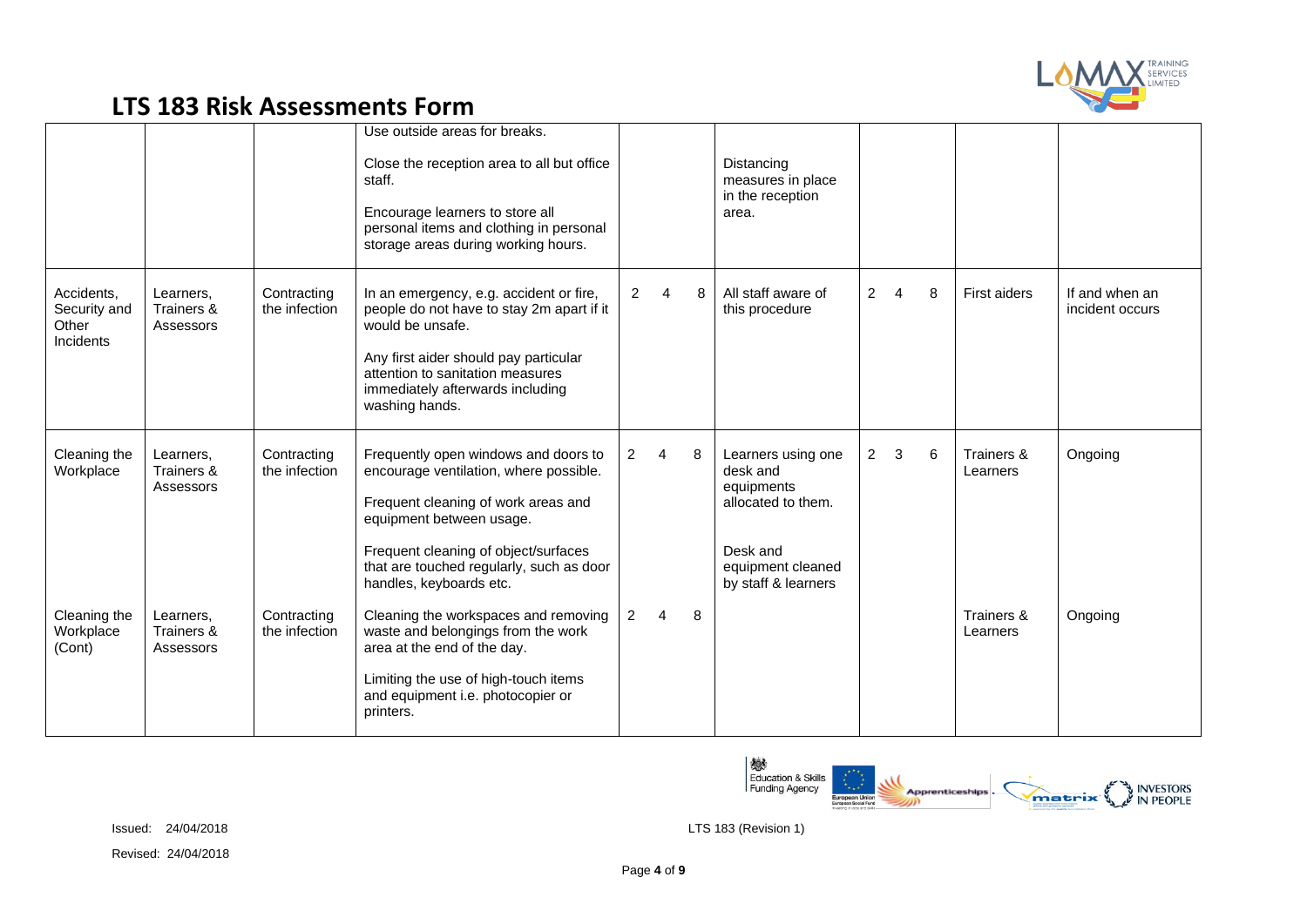

|                                                                                |                                      |                              | Hand sanitised will be provided in the<br>assessment centre and in each<br>assessment bay.<br>Surface wipes, disposable gloves and<br>face shields will also be provided.<br>Candidates and staff must wash their<br>hands for at least 20 seconds before<br>and after the assessment. |                |                |   |                                                        |                |   |   |          |         |
|--------------------------------------------------------------------------------|--------------------------------------|------------------------------|----------------------------------------------------------------------------------------------------------------------------------------------------------------------------------------------------------------------------------------------------------------------------------------|----------------|----------------|---|--------------------------------------------------------|----------------|---|---|----------|---------|
| Hygiene-<br>Hand<br>Washing,<br>Sanitation<br>Facilities and<br><b>Toilets</b> | Learners,<br>Trainers &<br>Assessors | Contracting<br>the infection | The use of posters maintaining<br>awareness of good hand washing<br>techniques, frequencies, and the need<br>to avoid touching your face and<br>coughing or sneezing into a tissue, and<br>bin the tissue.                                                                             | $\overline{2}$ | $\overline{4}$ | 8 | All poster in place in<br>classrooms and<br>workshops. | $\overline{2}$ | 3 | 6 | Managers | Ongoing |
|                                                                                |                                      |                              | The provision of hand sanitisers in<br>multiple locations.                                                                                                                                                                                                                             |                |                |   | Hand santitsers<br>located in all areas.               |                |   |   |          |         |
|                                                                                |                                      |                              | Clear guidance for the cleaning of<br>toilets to ensure they are kept clean<br>and social distancing is achieved.                                                                                                                                                                      |                |                |   |                                                        |                |   |   |          |         |
|                                                                                |                                      |                              | Increased cleaning of busy areas.                                                                                                                                                                                                                                                      |                |                |   |                                                        |                |   |   |          |         |
|                                                                                |                                      |                              | Increased waste facilities i.e. bins and<br>more frequent collection.                                                                                                                                                                                                                  |                |                |   | Bins emptied daily.                                    |                |   |   |          |         |
| Hygiene-<br>Hand<br>Washing,<br>Sanitation                                     | Learners,<br>Trainers &<br>Assessors | Contracting<br>the infection | Where possible, provide paper towels<br>as an alternative to hand dryers in<br>washing facilities.                                                                                                                                                                                     | $\overline{2}$ | $\overline{4}$ | 8 |                                                        |                |   |   | Managers | Ongoing |
| Facilities and<br><b>Toilets</b><br>(Cont)                                     |                                      |                              | Showers - If used, clear guidance<br>required for cleaning once used, all<br>personal items to be removed.                                                                                                                                                                             |                |                |   |                                                        |                |   |   |          |         |

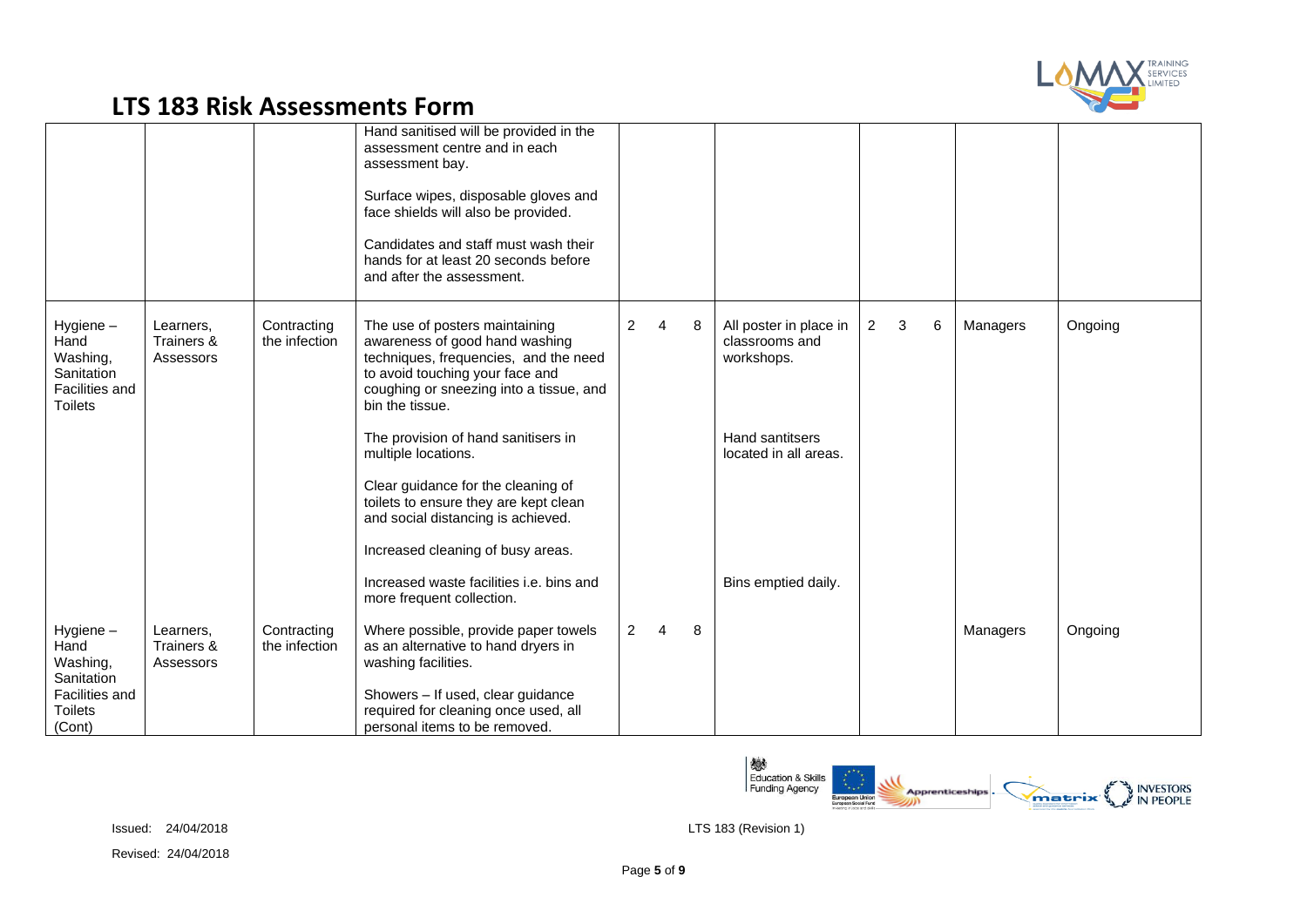

|            |                                      |                              | Enhanced cleaning if in regular use.                                                                                                                                                                                                                                                                                                                                                                                                                                          |                |                |   |                                                                                               |             |   |          |         |
|------------|--------------------------------------|------------------------------|-------------------------------------------------------------------------------------------------------------------------------------------------------------------------------------------------------------------------------------------------------------------------------------------------------------------------------------------------------------------------------------------------------------------------------------------------------------------------------|----------------|----------------|---|-----------------------------------------------------------------------------------------------|-------------|---|----------|---------|
| <b>PPE</b> | Learners,<br>Trainers &<br>Assessors | Contracting<br>the infection | Regular PPE should still be used, e.g.<br>gloves, eye protection.<br>Face covering and visors must be used<br>when the 2m distance cannot be<br>maintained. Face coverings are<br>mandatory within workshop areas and<br>when moving around site.<br>Face coverings - The evidence<br>suggests that wearing a face covering<br>does not protect you, but it may protect<br>others if you are infected but have not<br>developed symptoms.                                     | $\overline{2}$ | $\overline{4}$ | 8 | All PPE in place,<br>visors and masks<br>available for staff<br>and learners upon<br>request. | $2 \quad 3$ | 6 | Managers | Ongoing |
| PPE (Cont) | Learners.<br>Trainers &<br>Assessors | Contracting<br>the infection | A face covering can be very simple and<br>may be worn in enclosed spaces where<br>social distancing is not possible.<br>Additional information is available for<br>the safe use of face coverings upon<br>request.<br>Candidates will need to wear the<br>appropriate PPE.<br>During each stages of the assessment<br>process they will need to wipe down all<br>surfaces they have been in contact with<br>and dispose of safely after the<br>assessment has been completed. | $\overline{2}$ |                | 8 |                                                                                               |             |   | Managers | Ongoing |

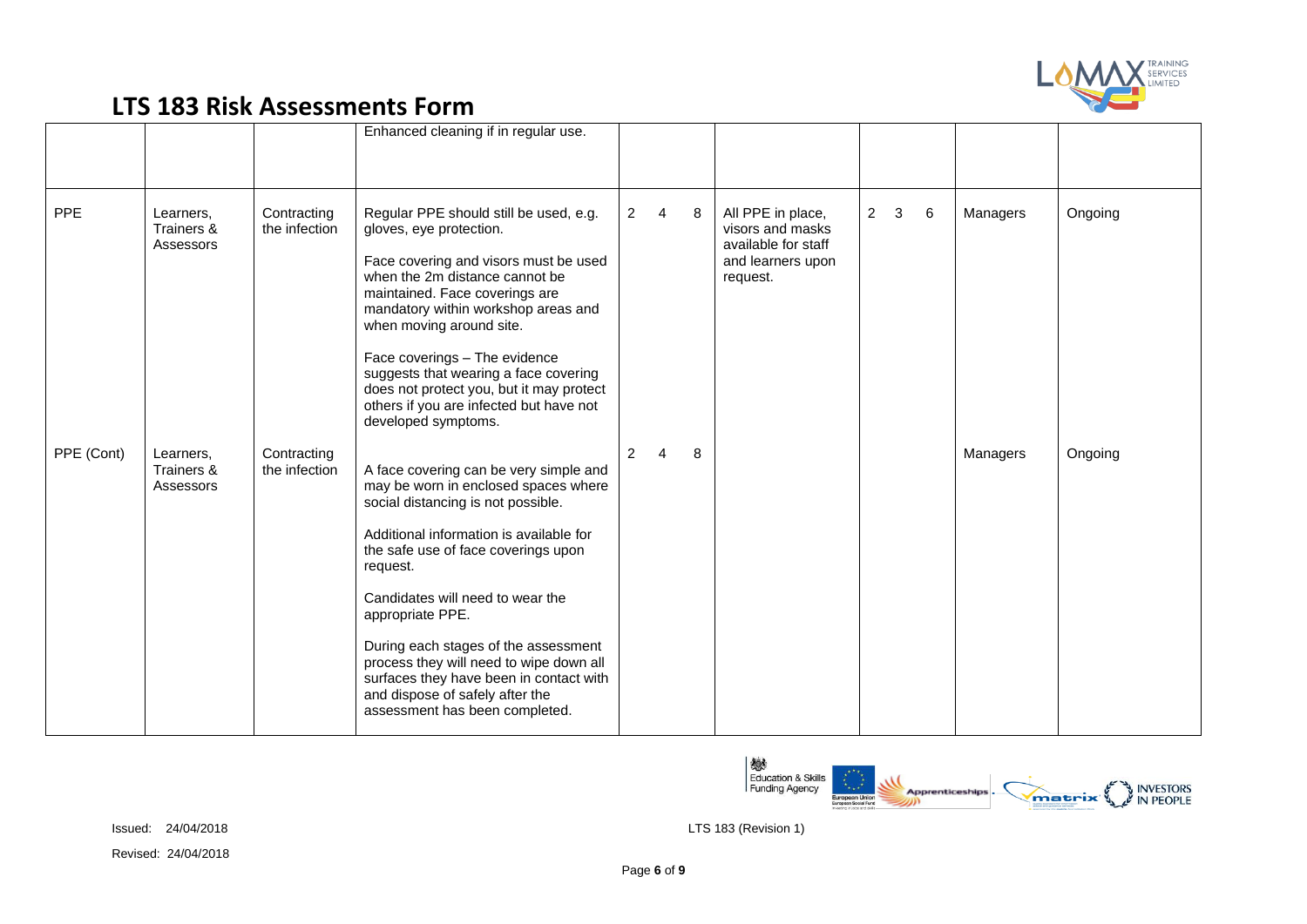

|                                                |                                                                              |                                                              | Assessor to be responsible for<br>checking the bays prior to assessment<br>to ensure all the required PPE is in<br>place and the area has been cleaned<br>and sanitised                                                                                                   |                     |                     |        |                                                                                                                                                       |                                  |                   |        |                         |                    |
|------------------------------------------------|------------------------------------------------------------------------------|--------------------------------------------------------------|---------------------------------------------------------------------------------------------------------------------------------------------------------------------------------------------------------------------------------------------------------------------------|---------------------|---------------------|--------|-------------------------------------------------------------------------------------------------------------------------------------------------------|----------------------------------|-------------------|--------|-------------------------|--------------------|
| Communicati<br>ons and<br>Training             | Learners,<br>Trainers &<br>Assessors                                         | Contracting<br>the infection                                 | The business will provide consistent<br>and regular communications to improve<br>understanding and consistency of way<br>of working -learner briefings.                                                                                                                   | $\overline{2}$      | $\overline{4}$      | 8      | Regular updates to<br>staff and learners<br>taking place.                                                                                             | $\overline{2}$                   | $\mathbf{3}$      | 6      | Managers                | Ongoing            |
| Mental<br>Health<br>Mental<br>Health<br>(Cont) | Learners,<br>Trainers &<br>Assessors<br>Learners,<br>Trainers &<br>Assessors | Contracting<br>the infection<br>Contracting<br>the infection | Management will promote mental<br>health & wellbeing awareness to staff<br>and learners during the Covid-19<br>outbreak and will offer whatever<br>support they can to help                                                                                               | $\overline{2}$<br>2 | $\overline{4}$<br>4 | 8<br>8 | Regular<br>communication of<br>mental health<br>information and<br>open door policy<br>for those who<br>need additional<br>support.                   | $\overline{2}$<br>$\overline{c}$ | 3<br>$\mathbf{3}$ | 6<br>6 | Managers<br>Managers    | Ongoing<br>Ongoing |
| Symptoms<br>of Covid-19                        | Learners.<br>Trainers &<br>Assessors                                         | Contracting<br>the infection                                 | If anyone becomes unwell with a<br>new continuous cough or a high<br>temperature in the workplace they<br>will be sent home and advised to<br>follow the stay at home guidance.<br>Line managers will maintain<br>regular contact with staff members<br>during this time. | $\overline{2}$      | $\overline{4}$      | 8      | Internal<br>communication<br>channels and<br>cascading of<br>messages through<br>line managers will<br>be carried out<br>regularly to<br>reassure and | 2                                | 3                 | 6      | All staff &<br>Learners | Ongoing            |

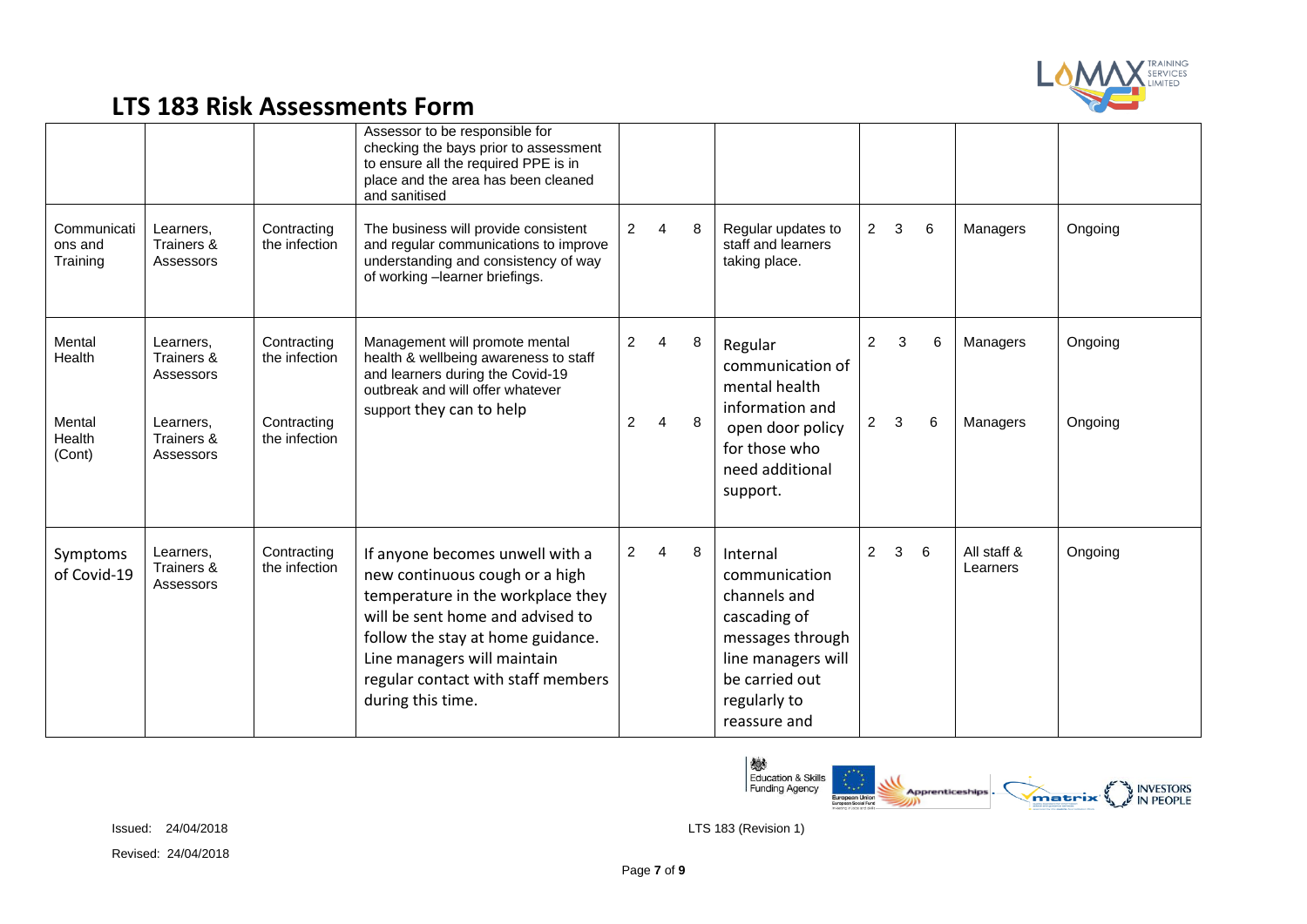

|                                   |                                      |                              | If advised that a member of staff or<br>public has developed Covid-19 and<br>were recently on our premises<br>(including where a member of staff<br>has visited other work place<br>premises such as domestic<br>premises), the management team<br>of the workplace will contact the<br>Public Health Authority to discuss<br>the case, identify people who have<br>been in contact with them and will<br>take advice on any actions or<br>precautions that should be taken. |                |   |   | support<br>employees in a<br>fast changing<br>situation.<br>Line managers<br>will offer support<br>to staff who are<br>affected by Covid-<br>19 or has a family<br>member affected. |                |              |    |                         |         |
|-----------------------------------|--------------------------------------|------------------------------|------------------------------------------------------------------------------------------------------------------------------------------------------------------------------------------------------------------------------------------------------------------------------------------------------------------------------------------------------------------------------------------------------------------------------------------------------------------------------|----------------|---|---|-------------------------------------------------------------------------------------------------------------------------------------------------------------------------------------|----------------|--------------|----|-------------------------|---------|
| Symptoms<br>of Covid-19<br>(Cont) | Learners.<br>Trainers &<br>Assessors | Contracting<br>the infection | Assessor and Training Manager It is<br>expected that ALL Lomax front line<br>customer facing staff will be tested for<br>COVD-19 as soon as testing is<br>available in the local area.                                                                                                                                                                                                                                                                                       | $\overline{2}$ | 4 | 8 |                                                                                                                                                                                     | $\overline{2}$ | $\mathbf{3}$ | -6 | All staff &<br>Learners | Ongoing |

| <b>Review Date:</b> | 15.04.2021 | Signature: |  |
|---------------------|------------|------------|--|
|                     |            |            |  |

| <b>Assessment Location:</b> | Howdon.<br>Southwick & Selby |
|-----------------------------|------------------------------|